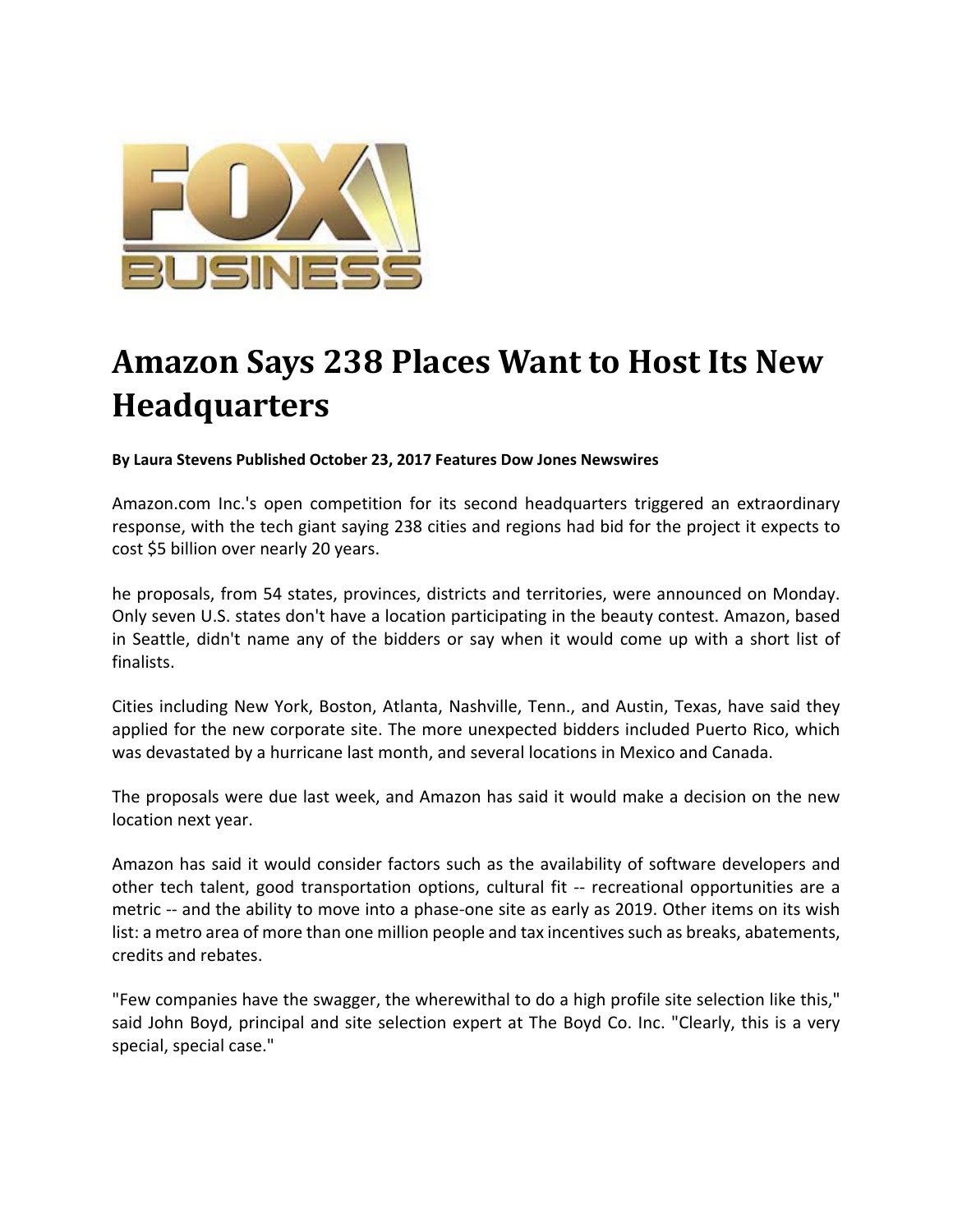The last time site selection has seen something remotely comparable to this process was in the late 1980s, when General Motor Co. had governors going on TV to market their states for a car manufacturing plant, Mr. Boyd added.

Massachusetts publicly released a proposal last week separate from Boston's, touting the state's strong higher education network ‐‐ 125 colleges and universities ‐‐ and Amazon's existing operations there, which include warehouses and an office where it focuses on robotics.

"These institutions produce the best educated workforce in the country and have helped make Massachusetts a world leader in technology, science, and health care," the state said. "We think they can make great things happen for Amazon, too."

New York City said that it was proposing four different locations: Midtown West, Long Island City, the Brooklyn Tech Triangle and lower Manhattan, all of which meet Amazon's prerequisites.

"We see this as a competition for 50,000 new job openings ‐‐ jobs we want New Yorkers to land," Mayor Bill de Blasio said in a statement last week. "We win it based on the talent of our workers and the incredible diversity of industries in this town."

Washington, D.C., in comments released last week, proposed four sites, touting last year's No. 1 ranking as restaurant city in Bon Appétit, as well as its 2014 "Coolest City" title from Forbes. Amazon founder and Chief Executive Jeff Bezos, who also owns the Washington Post, bought a home there last year for \$23 million

In recent weeks, cities tried to grab Amazon's attention with stunts including New York lighting up its iconic buildings in the company's signature orange; Gary, Ind., (which doesn't appear to meet Amazon's requirements) taking out an amusing ad in the New York Times; and southern Arizona, which attempted to send Mr. Bezos a 21‐foot cactus. (Amazon turned down gifts and instead arranged for it to be donated.)

Some cities and states are proposing big incentives. Newark, N.J., last week said it would offer a potential package of \$7 billion over a decade. Amazon has an economic‐development team dedicated to shopping for incentives for its expansion.

Still, it is unclear where Amazon might land.

"I don't think any one market fits everything. It's going to be a balancing act of the various attributes," said Dave Bragg, a managing director at Green Street Advisors, a Newport Beach, Calif., firm that conducts real‐estate research.

Amazon has increased its workforce from a few thousand to more than 40,000 over the past decade. And it is still planning to add 2 million square feet and 6,000 people in Seattle the next 12 months.